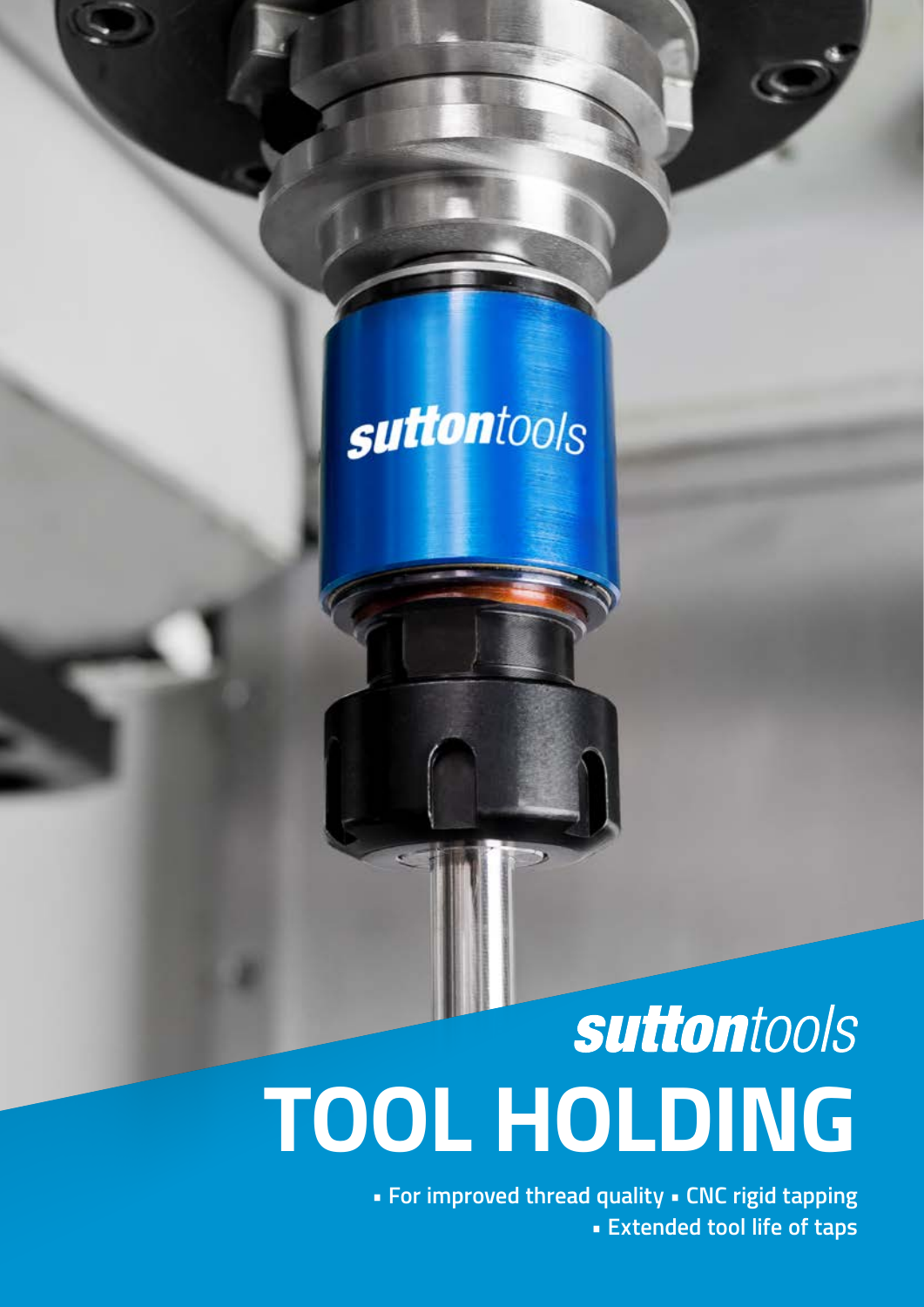

### *Synchro Tapping Attachment with unique Double Flexure*

*Unlike other "synchronous" tap drivers that use soft plastic components or belleville washers similar as above, to cushion the taps' entry into the hole, Synchro utilizes a (computer generated, precisely machined, special steel alloy) Double Flexure between the mount and the chuck.*

It compensates both axially for the unavoidable discrepancies between the *machine's programmed RPM, feed and traverse and the exact thread pitch and precise hole location.*

*The Synchro is dependable and predictable. You can expect long life performance under all working conditions. What's more, you'll make significant savings when it comes to tap costs.* 

## *Synchro Proven Results*

*Independent tests in real world applications confirm Synchro is unmatched in performance*

- *Tap life increased by 100% or more*
- *Thread quality improved*
- *Increased production due to less tap breakage*
- *Less down time*
- *Reduced costs. The most economical rigid tapping*

*Synchro exerts lower thrust and torque forces than any other*  tap holder on the market. In any given material the lower the *thrust and torque forces on the tap, the longer the tap life.*



#### *Consistent and predictable tap starting force*

*Deflection Rates*

*Only Synchro's computer generated flexure technology produces a progressively higher tap starting force for each 0.025mm of deflection. It's predictable and consistent throughout the life of the tool.*

*Test One (Thrust): 10 holes, M6 R45Al, 2 flute tap, 3x Dia. deep in AL7075 at 1000 RPM*



| Test One (Thrust): 10 holes, M6 R45Al, 2 flute tap, 3x Dia. deep in AL7075 at 1000 RPM |                          |                                                        |                                                      |  |  |  |
|----------------------------------------------------------------------------------------|--------------------------|--------------------------------------------------------|------------------------------------------------------|--|--|--|
| Holder Type                                                                            | Average<br>Thrust<br>(N) | Average Down Cut<br>Thrust (N)<br><b>Entering Hole</b> | Average Reverse<br>Thrust (N)<br><b>Exiting Hole</b> |  |  |  |
| Steel Collet Holder (Rigid)                                                            | 1008                     | 1379                                                   | 930                                                  |  |  |  |
| Competitor X                                                                           | 681                      | 879                                                    | 445                                                  |  |  |  |
| <b>Competitor Y</b>                                                                    | 320                      | 425                                                    | 266                                                  |  |  |  |
| <b>Synchro</b>                                                                         | $-12$                    | $-29$                                                  | $-31$                                                |  |  |  |
| Test Two (Torque): 10 holes, M6 R45Al, 2 flute tap, 3x Dia. deep in AL7075 at 2000 RPM |                          |                                                        |                                                      |  |  |  |
|                                                                                        |                          |                                                        |                                                      |  |  |  |
|                                                                                        | Average                  | Average Down                                           | Average Reverse                                      |  |  |  |
|                                                                                        | Torque                   | Cut Torque (Ncm)                                       | Torque (Ncm)                                         |  |  |  |
| Holder Type                                                                            | (Ncm)                    | <b>Entering Hole</b>                                   | <b>Exiting Hole</b>                                  |  |  |  |
| Steel Collet Holder (Rigid)                                                            | 481                      | 631                                                    | $-387$                                               |  |  |  |
| Competitor X                                                                           | 593                      | 639                                                    | $-354$                                               |  |  |  |
| <b>Competitor Y</b>                                                                    | 542                      | 730                                                    | $-392$                                               |  |  |  |

*Graph illustrates the final hole tapped by each tap driver.*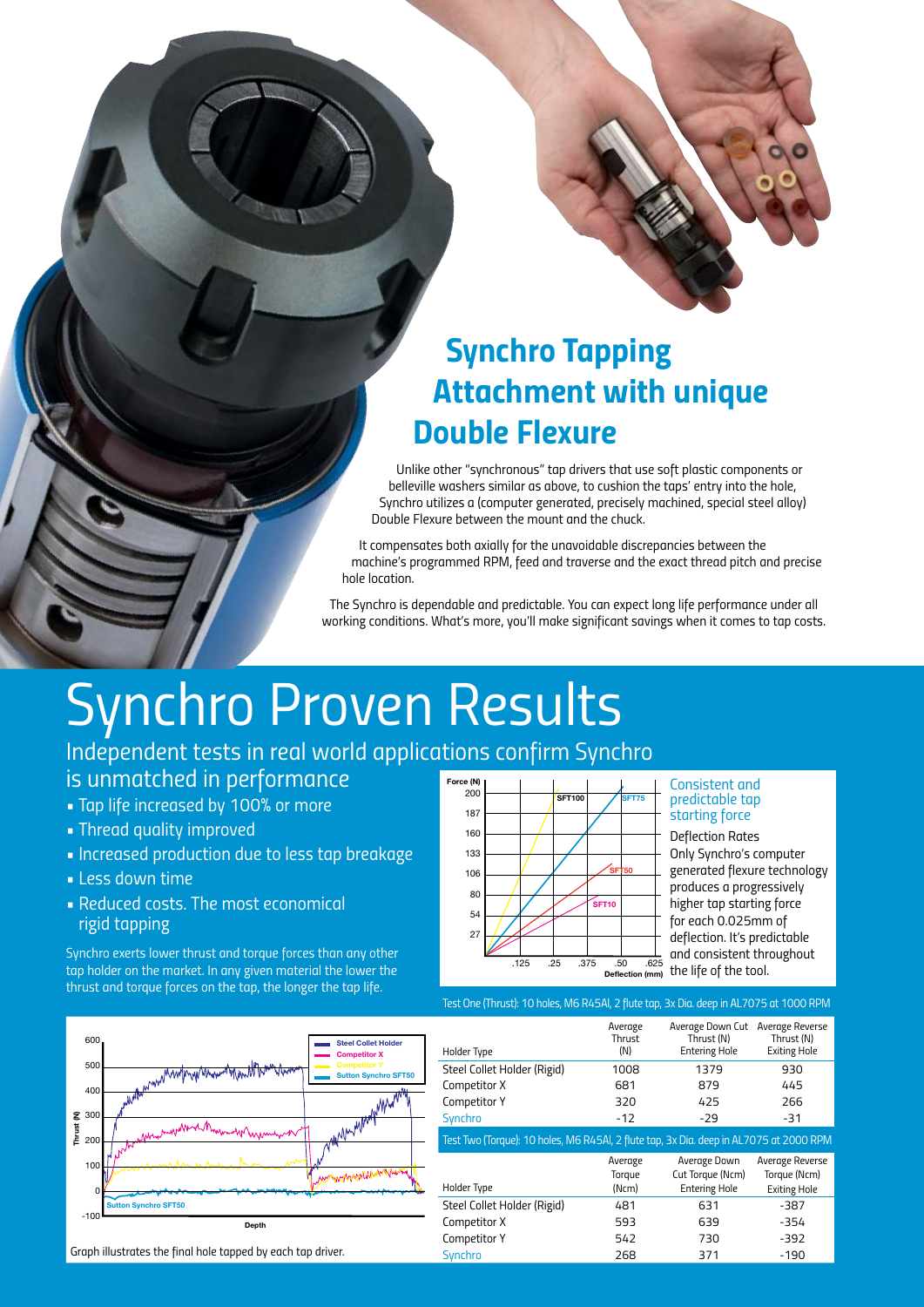## **suttontools**

#### $\frac{N}{N}$

- *For the best rigid tapping results*
- *Holder designed for machines with rigid tapping • Machine reversal required*
- *Increases tap life by 100% or more*
- *Improve thread quality*
- *Flexure design, acts like shock absorber*

#### **Tara**

### *Appareil à tarauder CNC, pour taraudage rigide • Pour de meilleurs résultats en taraudage*

- 
- *Adapté pour le taraudage rigide sur machine CNC*
- *Machines à inversion recommandées • Jusqu'à 100% de durée de vie supplémentaire*
- *Meilleure qualité de taraudage*
- *Absobeur de chocs*

#### П

### *Maschiatore CNC – Maschiatura rigida • Per la miglior soluzione di maschiatura rigida*

- *Utensile progettato per macchine predisposte alla maschiatura rigida*
- *Invertitore richiesto*
- *Può aumentare la vita utensile del 100% e oltre*
- *Migliora la qualità del filetto*
- *Progettato per essere flessibile e assorbire eventuali stop improvvisi*

#### $\overline{a}$

#### *Roscador CNC - Roscado Rígido*

- *Para los mejores resultados en roscado rígido*
- *Soporte diseñado para máquinas con roscado rígido*
- *Se requiere inversión en la máquina.*
- *Aumenta la vida útil del macho en un 100% o más*
- *Mejora la calidad de rosca • Diseño flexible, actúa como corrector.*









|  | I |
|--|---|

|              | <b>Size Ref. Description</b>                         | <b>Size Capacity</b>                                         | <b>Mount</b>             | <b>Collet Series</b> | <b>Ref Code</b> | Item#       |  |
|--------------|------------------------------------------------------|--------------------------------------------------------------|--------------------------|----------------------|-----------------|-------------|--|
|              |                                                      | <b>Tapping Attachments (Discount Group Z1104)</b>            |                          |                      |                 | Z101        |  |
|              | <b>SFT10</b> Synchro SFT10                           | M1-M6 #2-#10                                                 | 25mm SS                  | <b>ER11</b>          | 43102511        | Z101 SFT10  |  |
| <b>SFT50</b> | Synchro SFT50                                        | M4-M12 #8-1/2                                                | 25mm SS                  | <b>ER20</b>          | 43502520        | Z101 SFT50  |  |
| <b>SFT75</b> | Synchro SFT75                                        | M4-M16 3/8 - 3/4                                             | 25mm SS                  | <b>ER25</b>          | 43752525        | Z101 SFT75  |  |
|              | SFT100 Synchro SFT100                                | M8-M30                                                       | 25mm SS                  | <b>ER40</b>          | 431002540       | Z101 SFT100 |  |
|              | Collets - SFT10 (Round Drive) (Discount Group Z1110) |                                                              |                          |                      |                 |             |  |
| 0025         | $2-2.5$ mm                                           | $M1-1.8$                                                     |                          | <b>ER11</b>          |                 | Z1100025    |  |
| 0030         | $2.5 - 3mm$                                          | $M2 - 2.6$                                                   |                          | <b>ER11</b>          |                 | Z1100030    |  |
| 0035         | $3-3.5$ mm                                           | M3                                                           | ÷                        | <b>ER11</b>          |                 | Z110 0035   |  |
| 0040         | $3.5 - 4mm$                                          | M3.5                                                         |                          | <b>ER11</b>          |                 | Z1100040    |  |
| 0045         | $4 - 4.5$ mm                                         | M4                                                           | ٠                        | <b>ER11</b>          |                 | Z1100045    |  |
| 0050         | $4.5 - 5$ mm                                         | M4 JIS                                                       |                          | <b>ER11</b>          |                 | Z1100050    |  |
| 0055         | 5-5.5mm                                              | M5 JIS                                                       |                          | <b>ER11</b>          |                 | Z1100055    |  |
| 0060         | 5.5-6mm                                              | M5/M6 / M2-M6 Synchro                                        |                          |                      |                 | Z1100060    |  |
|              |                                                      | <b>Collets - SFT50 (Square Drive) (Discount Group Z1110)</b> |                          |                      |                 | <b>Z111</b> |  |
| 0045         | $Ø$ 4.5mm                                            | M4 DIN371                                                    |                          | <b>ER20</b>          |                 | Z1110045    |  |
| 0050         | $\emptyset$ 5mm                                      | ISO                                                          |                          | <b>ER20</b>          |                 | Z1110050    |  |
| 0060         | $Ø$ 6mm                                              | M5/M6 DIN371 / M2-M6 Synchro                                 |                          | <b>ER20</b>          |                 | Z1110060    |  |
| 0070         | Ø7mm                                                 | M10 DIN376                                                   |                          | <b>ER20</b>          |                 | Z1110070    |  |
| 0080         | $Ø$ 8mm                                              | M8 DIN371 / M8 Synchro                                       |                          | <b>ER20</b>          |                 | Z1110080    |  |
| 0090         | $Ø$ 9mm                                              | M12 DIN376                                                   |                          | <b>ER20</b>          |                 | Z1110090    |  |
| 0100         | $Ø$ 10mm                                             | M10 DIN371 / M10 Synchro                                     |                          | <b>ER20</b>          |                 | Z1110100    |  |
|              |                                                      | <b>Collets - SFT75 (Square Drive) (Discount Group Z1110)</b> |                          |                      |                 | Z112        |  |
| 0045         | $Ø$ 4.5mm                                            | M4 DIN371                                                    |                          | <b>ER25</b>          |                 | Z112 0045   |  |
| 0060         | $Ø$ 6mm                                              | M5/M6 DIN371 / M2-M6 Synchro                                 |                          | <b>ER25</b>          |                 | Z1120060    |  |
| 0070         | Ø7mm                                                 | M10 DIN371                                                   | -                        | <b>ER25</b>          |                 | Z1120070    |  |
| 0080         | $Ø$ 8mm                                              | M8 DIN371 / M8 Synchro                                       | ä,                       | <b>ER25</b>          |                 | Z1120080    |  |
| 0090         | $Ø$ 9mm                                              | M12 DIN376                                                   | $\overline{\phantom{a}}$ | <b>ER25</b>          |                 | Z1120090    |  |
| 0100         | $Ø$ 10mm                                             | M10 DIN371 / M10 Synchro                                     |                          | <b>ER25</b>          |                 | Z1120100    |  |
| 0110         | $Ø$ 11mm                                             | M14 DIN376                                                   | $\overline{\phantom{a}}$ | <b>ER25</b>          |                 | Z1120110    |  |
| 0120         | $Ø$ 12mm                                             | M16 DIN376 / M12 Synchro                                     | ä,                       | <b>ER25</b>          |                 | Z1120120    |  |